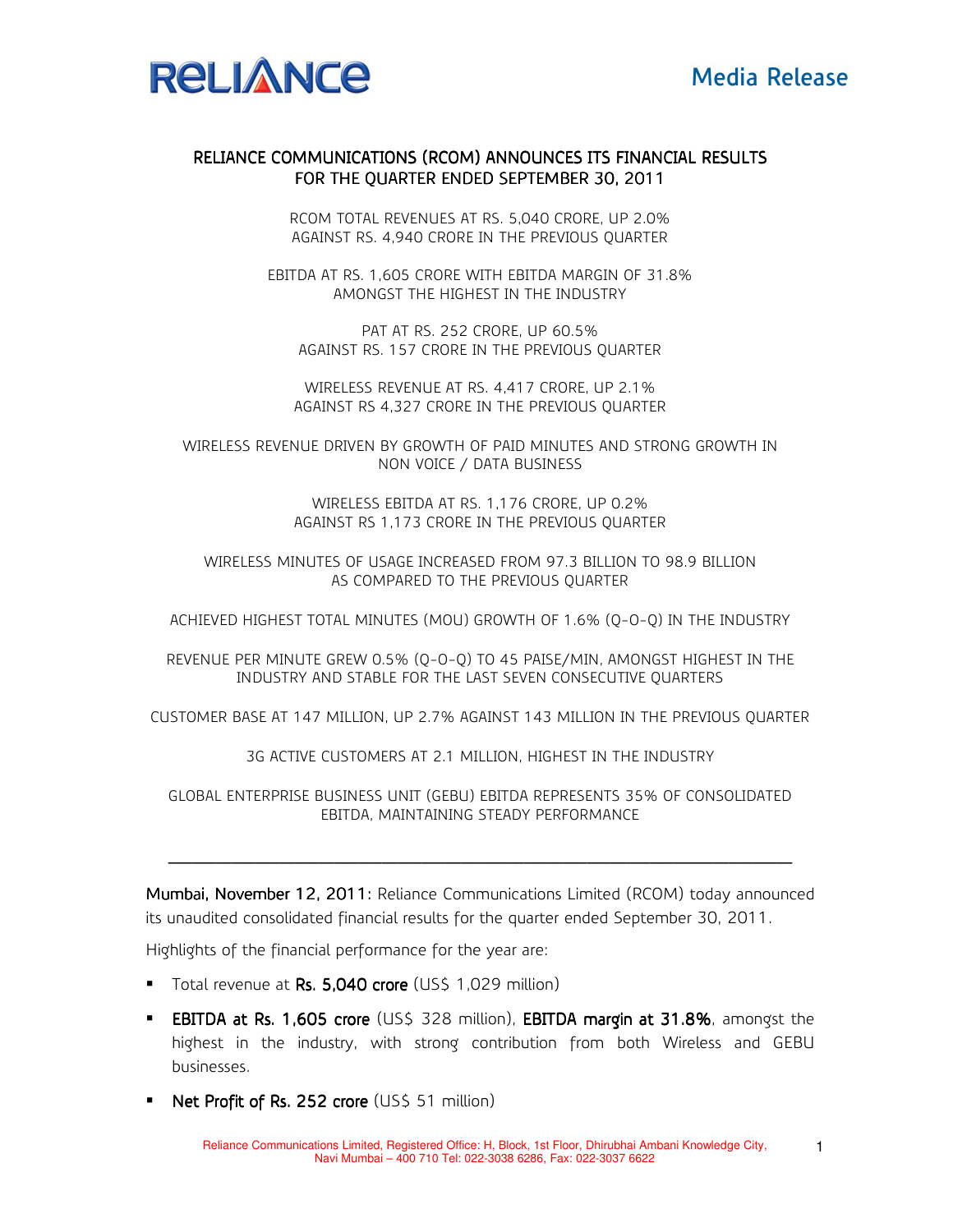

### **KEY HIGHLIGHTS:**

- 1. Consolidated Revenue & EBITDA: RCOM total revenues at Rs. 5,040 crore, up by 2.0% against Rs. 4,940 crore in the previous quarter. Growth led by both Wireless and Global Enterprise (GEBU) business segments. EBIDTA at Rs. 1,605 crore, with EBITDA margin of 31.8% amongst the highest in the industry. Clear focus on profitable businesses, now delivering consistent EBITDA margins in the industry.
- 2. Wireless Revenue  $\&$  EBITDA: Third consecutive quarter of consumption led revenue growth in the wireless business. Wireless EBIDTA at Rs. 1,176 crore, up by 0.2% as compared to Rs. 1,173 crore in previous quarter. Focus on 'Quality of Operations' continues through driving quality of customers, minutes and portfolio.
- 3. RPM: RPM grew 0.5% Q-o-Q to 45 Paise/min; amongst the highest in the industry and stable for the last 7 consecutive quarters
- 4. In a seasonally weak quarter, achieved highest total minutes growth of 1.6%. Total minutes increased from 97.3 billion to 98.9 billion.
- 5. Global Enterprise (GEBU) Revenue & EBITDA: Revenues at Rs. 2,335 crore, up by 1.9% against Rs. 2,292 crore in the previous quarter. Growth led by higher sales in Middle East in Carrier segment and India Enterprise business. EBIDTA at Rs. 569 crore, up by 0.9% as compared to Rs. 564 crore in previous quarter. EBITDA margin stands at 24.4%.
- 6. RCOM continues to be free cash flow positive. RCOM generated operational cash flow (EBITDA) of Rs. 1,605 crore in this quarter. Post payment of 3G auction fees and with peak capex behind us, this is the first full year of positive free cash flow (FCF) for the company and this trend will continue in succeeding years.
- 7. Reliance Communications bags the largest order for outsourced Data Centre facility in India for Rs.1,400 crore: RCOM has signed a deal for building and maintaining a world class data center for one of the largest and most reputed companies in the financial sector, HDFC Bank. The deal is the largest outsourced deal in this sector and would span a period of 15 years. The Data Center will house equipment possessing highest computing power in the industry in India today. This will require special engineering expertise to manage and minimize the consumption of power.

Reliance is proposing to build a new facility, creating space of over 350,000 sq ft. The phase I of 100,000 sq ft will be ready in 12 months and complete Data Centre would be ready in 24 months. This will also become the new Cloud Computing Centre, since the Cloud Computing market is expected to grow to Rs.7,000 crore in India by 2015.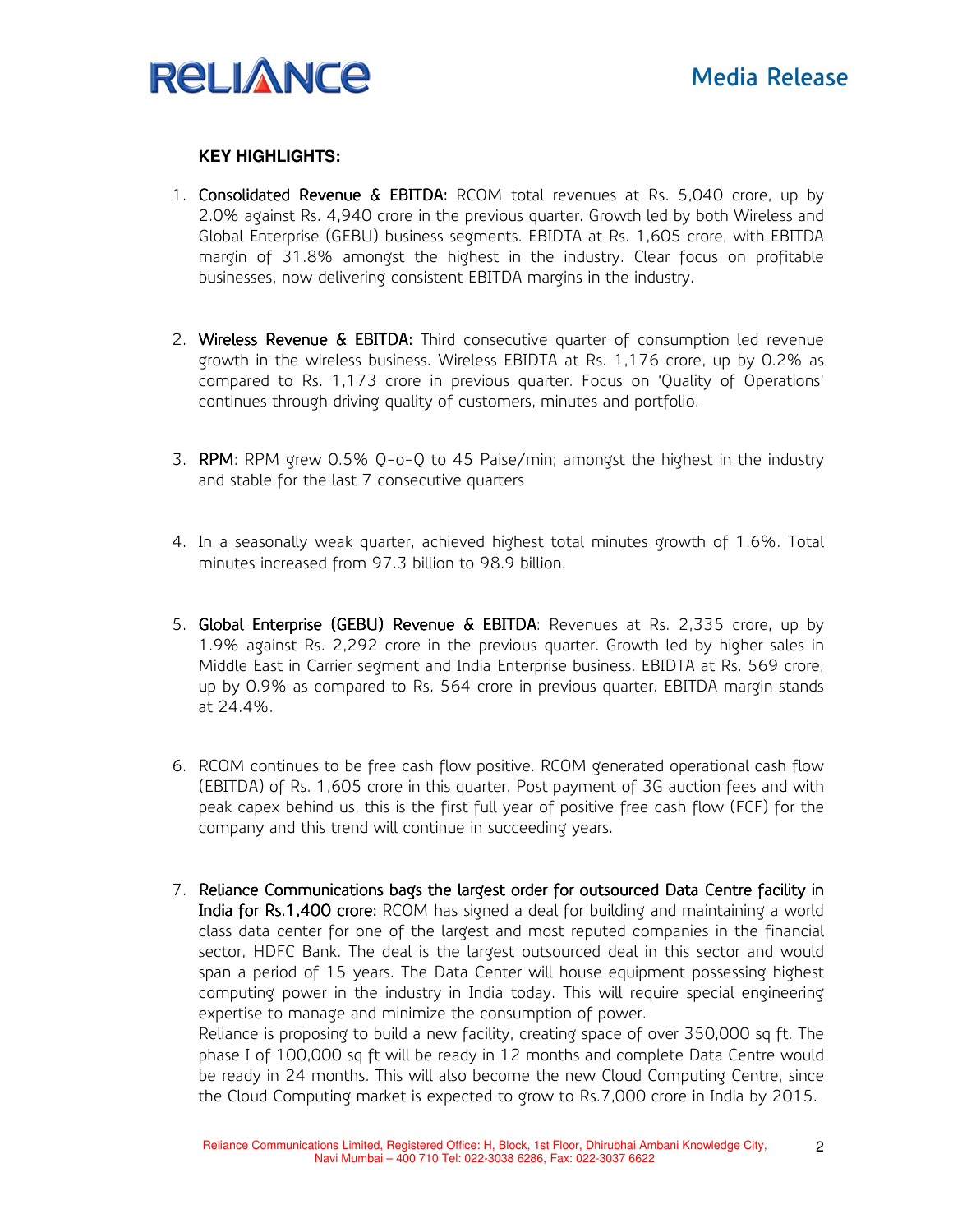# **RELIANCE**

8. Reliance Globalcom adds 400 GB of capacity on Europe–Gulf Route: Reliance Globalcom (RGCOM), the Global telecommunications services arm of Reliance Communications, announced commercial launch of the upgraded capacity on Flag Europe Asia (FEA) and FALCON Cable Systems to over 500 GB. The 400% upgrade in the undersea FEA cable system capacity would usher in a bandwidth revolution on the emerging world's highest traffic route connecting Europe, Middle East, Asia and Far East; at the same time address bandwidth needs on this route in the years to come.

The UK to Middle East route further connecting to India, Japan, Hong Kong, Singapore and China on the eastward side and to North Americas on the westward side are the fastest growing bandwidth routes in the world. The Flag Europe Asia Cable Seamlessly integrates with FALCON Cable System connecting 23 countries at 35 Landing points.

RGCOM's global coverage spans across 230 countries across the globe connecting 6 continents on its owned and hybrid network offering wholesale bandwidth, Managed Services, Cloud Computing services.

#### About Reliance Communications

Reliance Communications Limited founded by the late Shri Dhirubhai H Ambani (1932-2002) is the flagship company of the Reliance Group. The Reliance Group currently has a net worth in excess of Rs. 89,000 crore (US\$ 19.7 billion), cash flows of Rs. 10,900 crore (US\$ 2.3 billion), net profit of Rs. 3,600 crore (US\$ 0.8 billion).

Reliance Communications is India's foremost and truly integrated telecommunications service provider. The Company, with a customer base of over 154 million including over 2.5 million individual overseas retail customers, ranks among the Top 4 Telecom companies in the world by number of customers in a single country. Reliance Communications corporate clientele includes over 35,000 Indian and multinational corporations including small and medium enterprises and over 800 global, regional and domestic carriers.

Reliance Communications has established a pan-India, next generation, integrated (wireless and wireline), convergent (voice, data and video) digital network that is capable of supporting best-of-class services spanning the entire communications value chain, covering over 24,000 towns and 600,000 villages. Reliance Communications owns and operates the world's largest next generation IP enabled connectivity infrastructure, comprising over 277,000 kilometers of fibre optic cable systems in India, USA, Europe, Middle East and the Asia Pacific region.

3